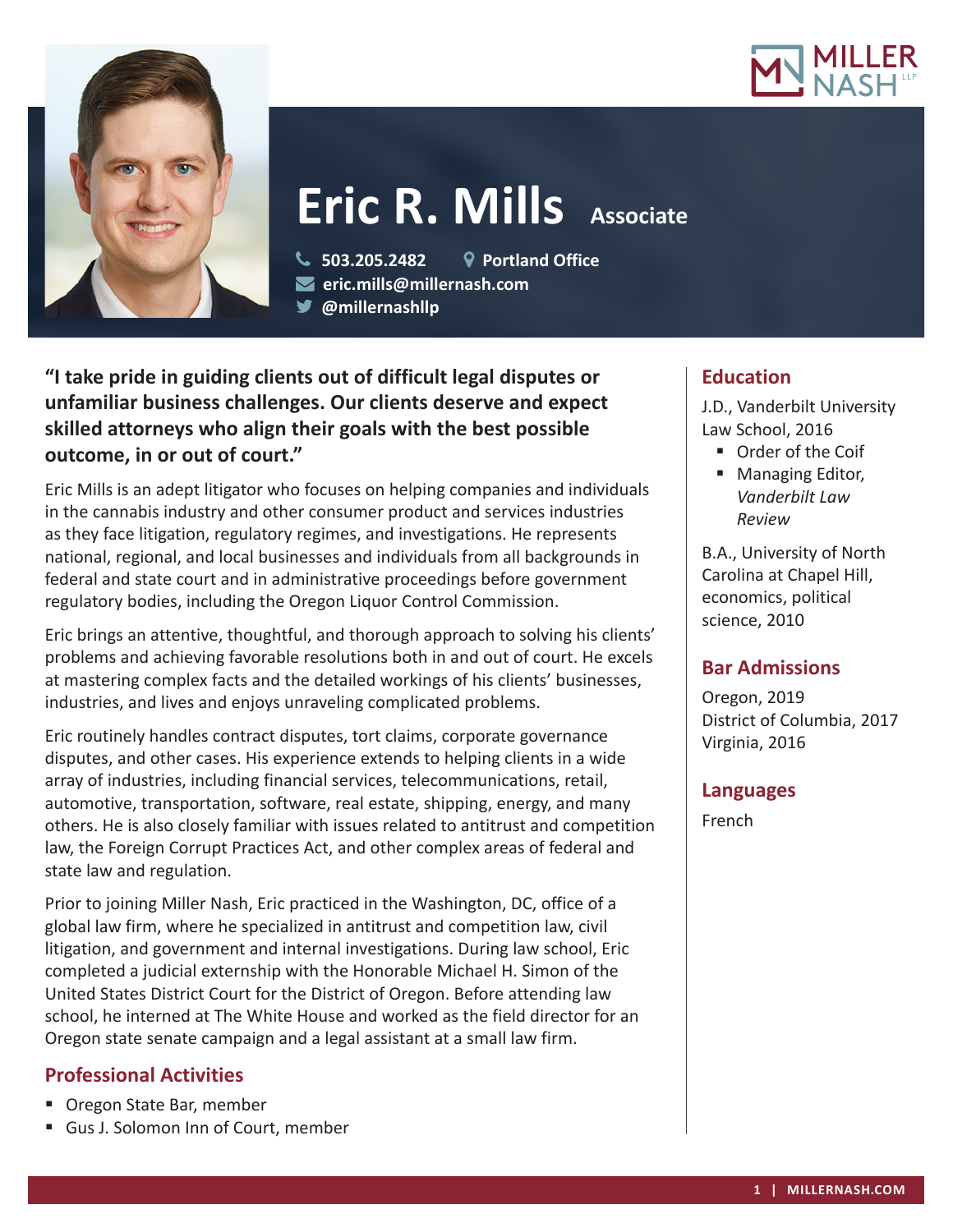

## **Representative Experience**

#### **Antitrust**

 Successfully challenged the National Women's Soccer League's minimum age rule in U.S. District Court as an illegal boycott in violation of federal antitrust law on behalf of 15-year-old professional soccer player Olivia Moultrie. Trial team obtained a temporary restraining order and a preliminary injunction in this landmark case, prohibiting the NWSL and its teams from boycotting Moultrie due to her age. Achievements also included securing favorable rulings on significant questions arising out of federal antitrust and labor law, including that the NWSL and its teams did not constitute a "single entity" for antitrust purposes and that Moultrie's claim was not precluded by federal labor statutes and did not interfere with ongoing collective bargaining between the NWSL and the NWSL Players Association. Case culminated in the negotiation of a settlement ensuring Moultrie's right to continue playing in the NWSL, subject to the provisions of any final collective bargaining agreement.

#### **Consumer Products & Services**

- Represented producer of industrial hemp in breach of contract litigation against provider of harvesting services.
- Represents potential purchaser of marijuana retail business defending ongoing against breach of contract, fraud, and other claims arising out of termination of transaction.
- Represents potential purchaser of marijuana retail businesses in ongoing litigation regarding expiration of OLCC licenses associated with businesses to be purchased.
- Represented individual owner of marijuana production, wholesale, and retail businesses in successfully avoiding cancellation of licenses by OLCC due to reporting violations committed by co-owner and securing transfer of licenses to client as sole owner.
- Represented producer of industrial hemp seed in litigation against neighboring farmers resulting from crosspollination of hemp crop by neighboring marijuana crop.
- **Represents sellers of chemical business defending ongoing breach of contract, indemnification, and other** claims by purchasers of business arising out of dispute regarding scope of sellers' post-closing indemnification obligations.
- Counseled producer of automotive accessories regarding competitive aspects of distribution agreements.
- Counseled retailer of consumer product regarding competitive aspects of agreement with supplier/competitor.

#### **Business Disputes**

- Represented general partner in petitioning to compel arbitration of corporate governance claims by limited partners regarding sale of real property owned by limited partnership.
- Represented individual, manager of LLC, and trustee of individual estate in obtaining six-figure settlement of claims against purported owners of real property for fraud, elder abuse, and other claims arising out of dispute over transfer of title.
- Represents freight transportation company in breach of contract litigation against former operator of grain terminal arising out of termination of exclusive services agreement.

#### **Compliance**

- Counseled merging company regarding compliance with federal antitrust reporting requirements.
- Counseled to-be acquired company in corporate acquisition regarding compliance with federal antitrust reporting requirements.

## **Publications**

"How NCAA Can Avoid Athlete Compensation Antitrust Issues," *Law360* (Feb. 2022)